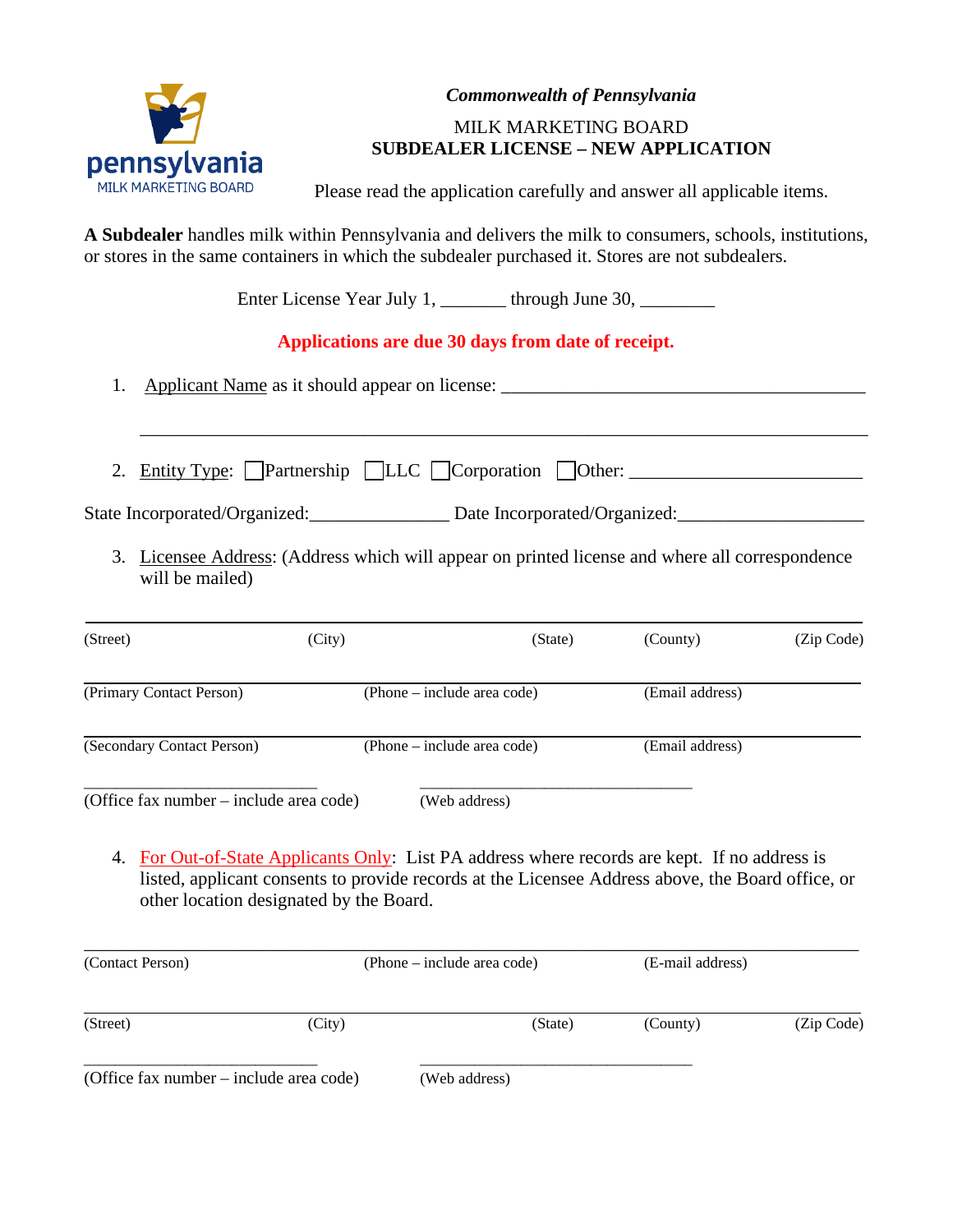5. For Out-of-State Applicants Only: Designate an agent within Pennsylvania upon whom service of process may be made by the Board. If no agent is listed, applicant consents to service by mail at the Licensee Address above or otherwise permitted by Pennsylvania law.

|          | (Contact Person)                                                                                                                                                                                                                                                                                                                                                               |        | (Phone – include area code) |         | (E-mail)                 |            |
|----------|--------------------------------------------------------------------------------------------------------------------------------------------------------------------------------------------------------------------------------------------------------------------------------------------------------------------------------------------------------------------------------|--------|-----------------------------|---------|--------------------------|------------|
| (Street) |                                                                                                                                                                                                                                                                                                                                                                                | (City) |                             | (State) | (County)                 | (Zip Code) |
|          | (Office fax number – include area code)                                                                                                                                                                                                                                                                                                                                        |        | (Web address)               |         |                          |            |
|          | 6. For All Applicants: Place conducting business in Pennsylvania (if different than #3 or #4):                                                                                                                                                                                                                                                                                 |        |                             |         |                          |            |
|          | (Contact Person)                                                                                                                                                                                                                                                                                                                                                               |        | (Phone – include area code) |         | (E-mail)                 |            |
| (Street) |                                                                                                                                                                                                                                                                                                                                                                                | (City) |                             | (State) | (County)                 | (Zip Code) |
|          | (Office fax number – include area code)                                                                                                                                                                                                                                                                                                                                        |        | (Web address)               |         |                          |            |
| 8.       | Is applicant a subsidiary of, affiliated with, or associated either directly or indirectly with any<br>other individual, corporation or company (includes entities not involved in any way with milk?<br>$Yes \mid \mid$                                                                                                                                                       |        |                             |         |                          |            |
| 9.       | Will any store or other business that you own, control or have a financial or other interest in, buy<br>packaged milk or cream products. $\Box$ Yes $\Box$ No $\Box$<br>10. Will any store or other business than owns, controls or has a financial or other interest in<br>you/your business, buy packaged milk or cream products? $\Box$ Yes $\Box$ No $\Box$ Does not apply |        |                             |         | Does not apply           |            |
|          | If you answered, "Yes," to #8 or #9, attach a separate sheet to provide the information below for each                                                                                                                                                                                                                                                                         |        |                             |         |                          |            |
|          | store or other business:                                                                                                                                                                                                                                                                                                                                                       |        |                             |         |                          |            |
|          | Name and Address<br>1.                                                                                                                                                                                                                                                                                                                                                         |        | 2. Type of Business         |         | 3. Business Relationship |            |
|          | 11. Do you have adequate technical personnel and adequate technical and physical facilities to                                                                                                                                                                                                                                                                                 |        |                             |         |                          |            |

properly conduct the business of receiving and handling milk?  $\Box$  Yes  $\Box$  No If "No, explain.

\_\_\_\_\_\_\_\_\_\_\_\_\_\_\_\_\_\_\_\_\_\_\_\_\_\_\_\_\_\_\_\_\_\_\_\_\_\_\_\_\_\_\_\_\_\_\_\_\_\_\_\_\_\_\_\_\_\_\_\_\_\_\_\_\_\_\_\_\_\_\_\_\_\_\_\_\_\_\_\_\_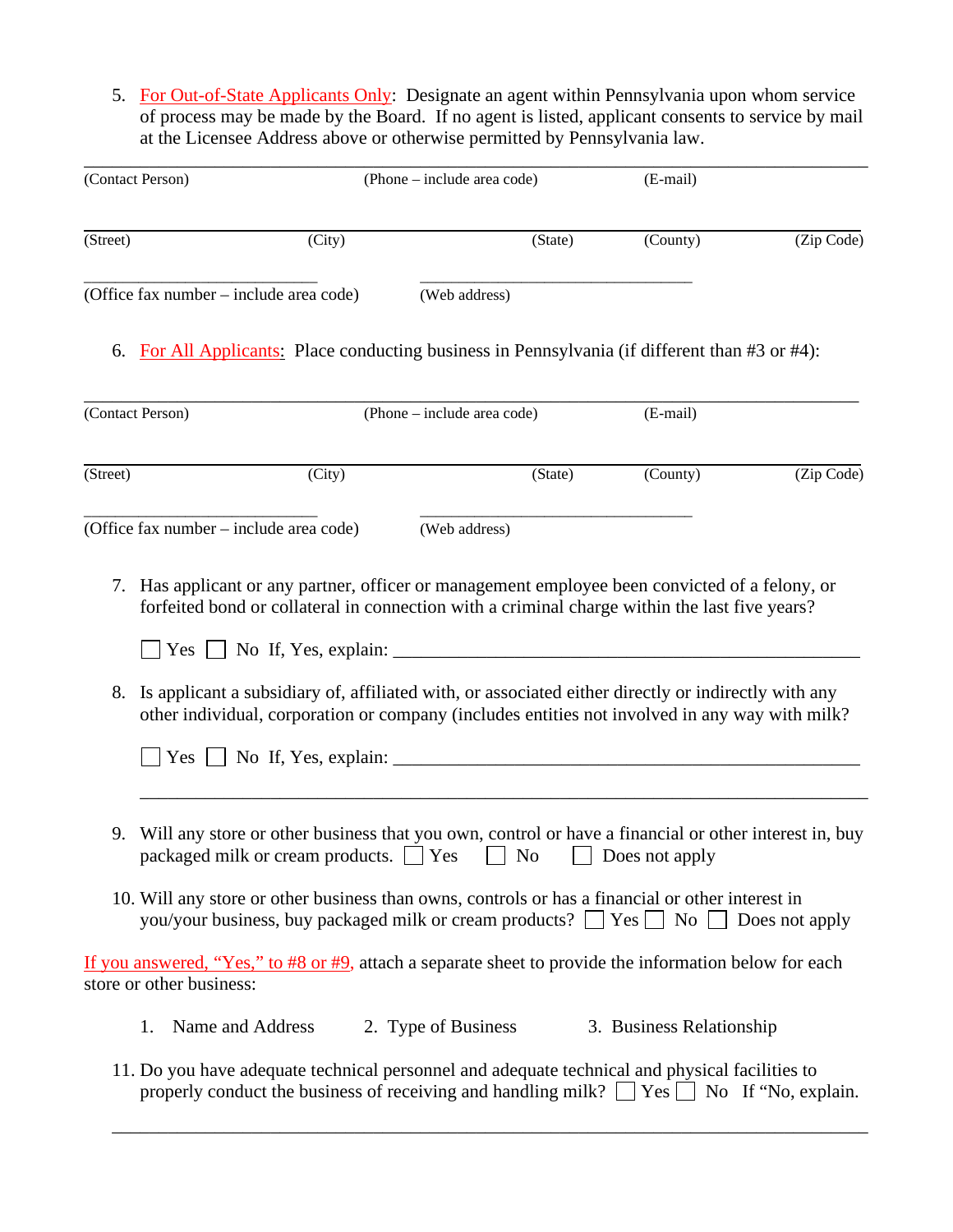## **Details of Business Operations**

| 12. Check All That Apply:                                                                                                                                                    |
|------------------------------------------------------------------------------------------------------------------------------------------------------------------------------|
| Purchase packaged milk/cream products for resale. □ Whole Milk □ 2% and/or 1%<br>Skim Flavored Fluid cream                                                                   |
| Purchase from:                                                                                                                                                               |
| Check business category of sales: $\Box$ Restaurants $\Box$ Schools $\Box$ Stores                                                                                            |
| Sell packaged milk/cream products to consumers in a store that you wholly own or operate?<br>$\Box$ Whole milk $\Box$ 2% and/or 1% $\Box$ Skim $\Box$ Flavored $\Box$ Creams |
| $\Box$ Sell packaged milk/cream products in vending machines. $\Box$ Whole milk $\Box$ 2% and/or 1%                                                                          |
| Do you own the vending machines? $\Box$ Yes $\Box$ No                                                                                                                        |

Use the map below to answer Item 13 on the following page:

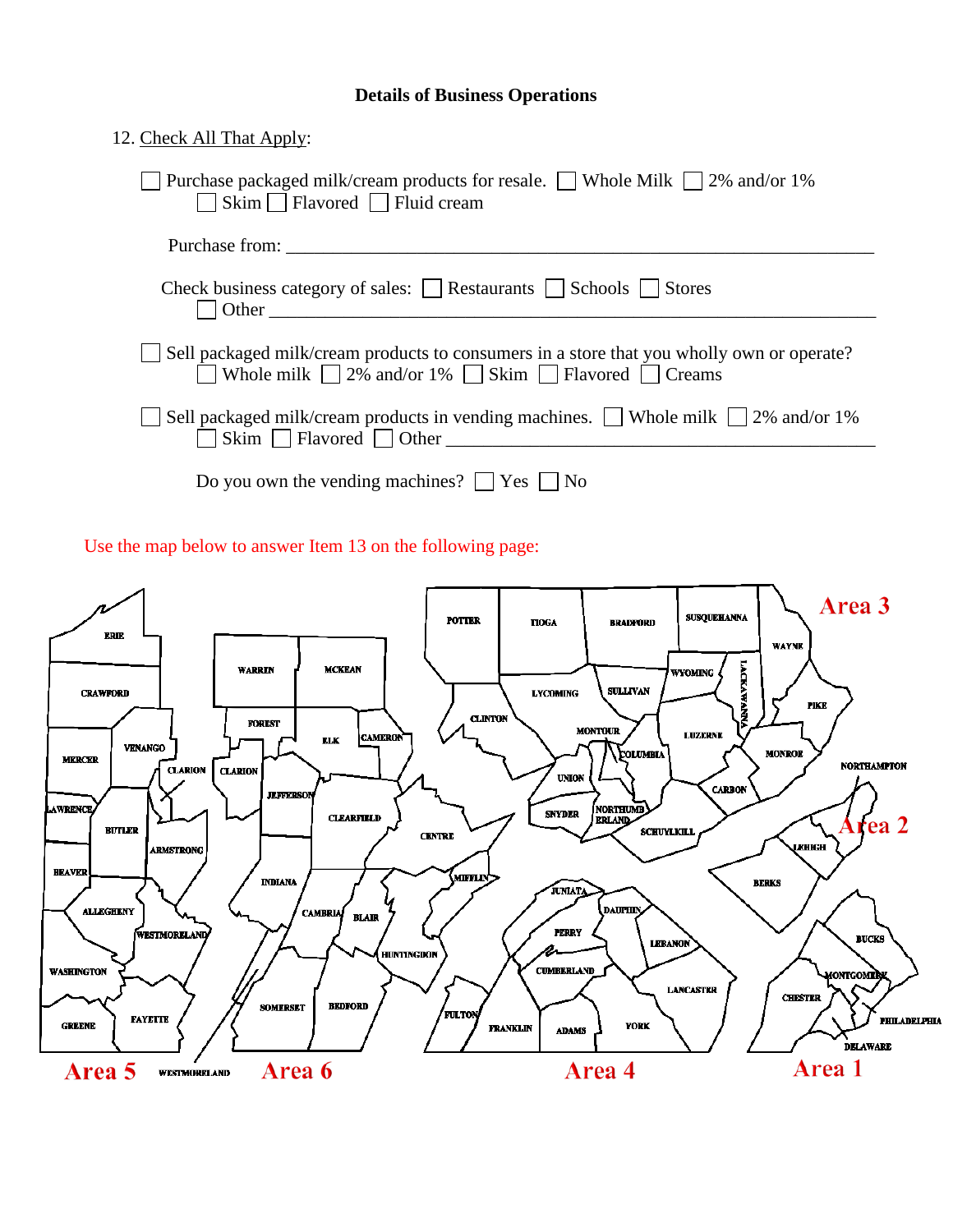| 13. Check all that apply. In which of the PA Milk Marketing Areas will you be selling packaged<br>milk/cream products?                                                                                                                                                                                                          |
|---------------------------------------------------------------------------------------------------------------------------------------------------------------------------------------------------------------------------------------------------------------------------------------------------------------------------------|
| $\Box$ Area 3<br>Area 5<br>Area 1<br>$\vert$ Area 2<br>$\vert$ Area 4<br>$\vert$ Area 6                                                                                                                                                                                                                                         |
| <b>Persons Responsible and Contact Information</b>                                                                                                                                                                                                                                                                              |
| 14. Please list the names of person(s) responsible for the items below. Write N/A if not applicable.<br>Provide address, email, phone and fax number if not provided on pages 1 and 2. The Annual<br>License Renewal and Financial Statement forms will be sent to the person identified as contact<br>for Renewal Application. |
| Preferred Contact by: $\Box$ Mail<br>$\Box$ Email<br>$ $ Fax                                                                                                                                                                                                                                                                    |
|                                                                                                                                                                                                                                                                                                                                 |
|                                                                                                                                                                                                                                                                                                                                 |
|                                                                                                                                                                                                                                                                                                                                 |
| 15. The Milk Marketing Law requires mailing Official General Orders to licensees. Please list the<br>names of person(s) responsible for receiving the items below. Provide address, email, phone and<br>fax number if not provided on pages 1 and 2 or in Item 14.                                                              |
| Preferred Contact by:<br>$\Box$ Email<br>$\Box$ Mail                                                                                                                                                                                                                                                                            |
| Official General Orders/Hearing Notices/Bulletins: _____________________________                                                                                                                                                                                                                                                |
|                                                                                                                                                                                                                                                                                                                                 |
|                                                                                                                                                                                                                                                                                                                                 |
| <b>Subdealer Financial Schedule</b>                                                                                                                                                                                                                                                                                             |

\_\_\_\_\_\_\_\_\_\_\_\_\_\_\_\_\_\_\_\_\_\_\_\_\_\_\_\_\_\_\_\_\_\_\_\_\_\_\_\_\_\_\_\_\_\_\_\_\_\_\_\_\_\_\_\_\_\_\_\_\_\_\_\_\_\_\_\_\_\_\_\_\_\_\_\_\_\_\_\_\_\_\_\_\_\_\_\_\_\_\_\_\_\_\_\_\_\_\_\_\_\_\_\_\_\_\_\_\_\_\_

# **License Fees, Evidence of Financial Responsibility and Bond Calculation**

## License Fees:

- A. New licensees pay an **Annual Fixed Fee** of **\$50.00** (due with application).
- B. **Quarts Equivalent Fee:** In addition to the Annual Fixed Fee, a subdealer shall pay, on an annual basis, a fee on milk and products on which the Board sets prices. The quart-equivalent fee shall be assessed in accordance with the following schedule: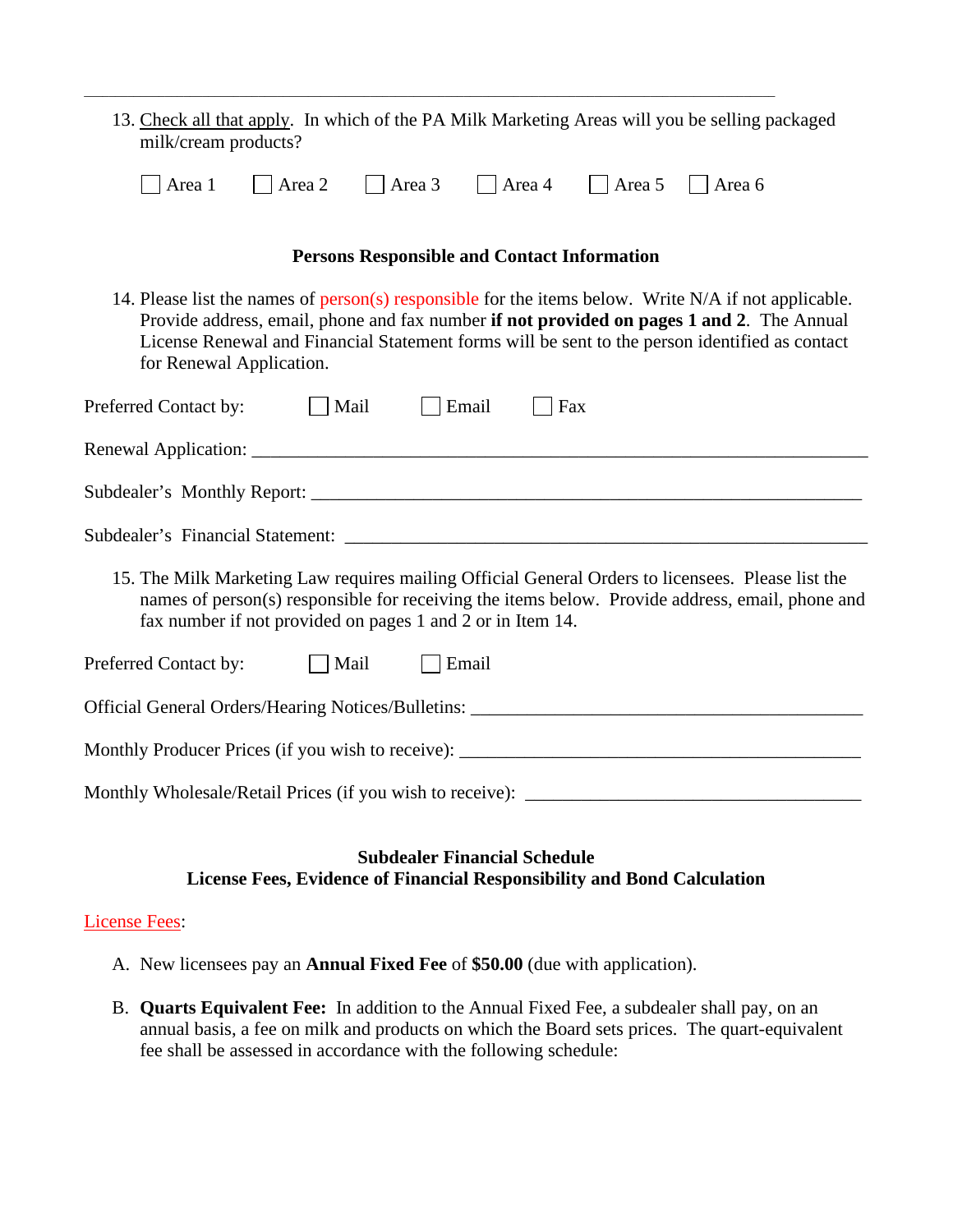| <b>Average Quarts Sold Per Month</b> | <b>Annual Fee</b> |
|--------------------------------------|-------------------|
| $1 - 29,999$                         | 62.50             |
| $30,000 - 59,999$                    | 125.00            |
| $60,000 - 119,999$                   | 187.50            |
| $120,000 - 149,999$                  | 200.00            |
| $150,000 - 199,999$                  | 312.50<br>S       |
| $200,000 - 299,999$                  | 375.00            |
| $300,000 - 399,999$                  | S<br>500.00       |
| $400,000 - 599,999$                  | \$<br>625.00      |
| $600,000 - 799,999$                  | \$1,000.00        |
| $800,000 - 999,999$                  | \$1,500.00        |
| 1,000,000 and over                   | \$1,750.00        |

# C. **Calculate your license fee**:

- 1. Annual Fixed Fee \$50.00
- 2. Annual Quart-Equivalent Fee \_\_\_\_\_\_\_\_\_\_\_\_\_\_\_\_\_
- 3. Line  $1 +$  Line  $2$  \_\_\_\_\_\_\_\_\_\_\_\_\_\_\_\_\_\_\_\_\_ = **Total License Fee Due with Application**

## Evidence of Financial Responsibility:

The following is being filed with this application: (**Check ONLY ONE**.)

Corporate Surety

Collateral Bond (Collateral **MUST BE attached** to bond form. Please see reverse side of bond form for types of acceptable collateral.

COD (Collect on Delivery letter)

Computation of Subdealer Bond: As a new applicant you **MUST complete this section** if a bond is required.

A. Enter dollar values in the following table by estimating the *anticipated* purchases of "pricecontrolled packaged products" for each month, starting with the month you *anticipate* you will be starting your business.

Price-controlled packaged products are Class I and Class II milk products that are listed on the PMMB monthly price sheets and sold in Pennsylvania.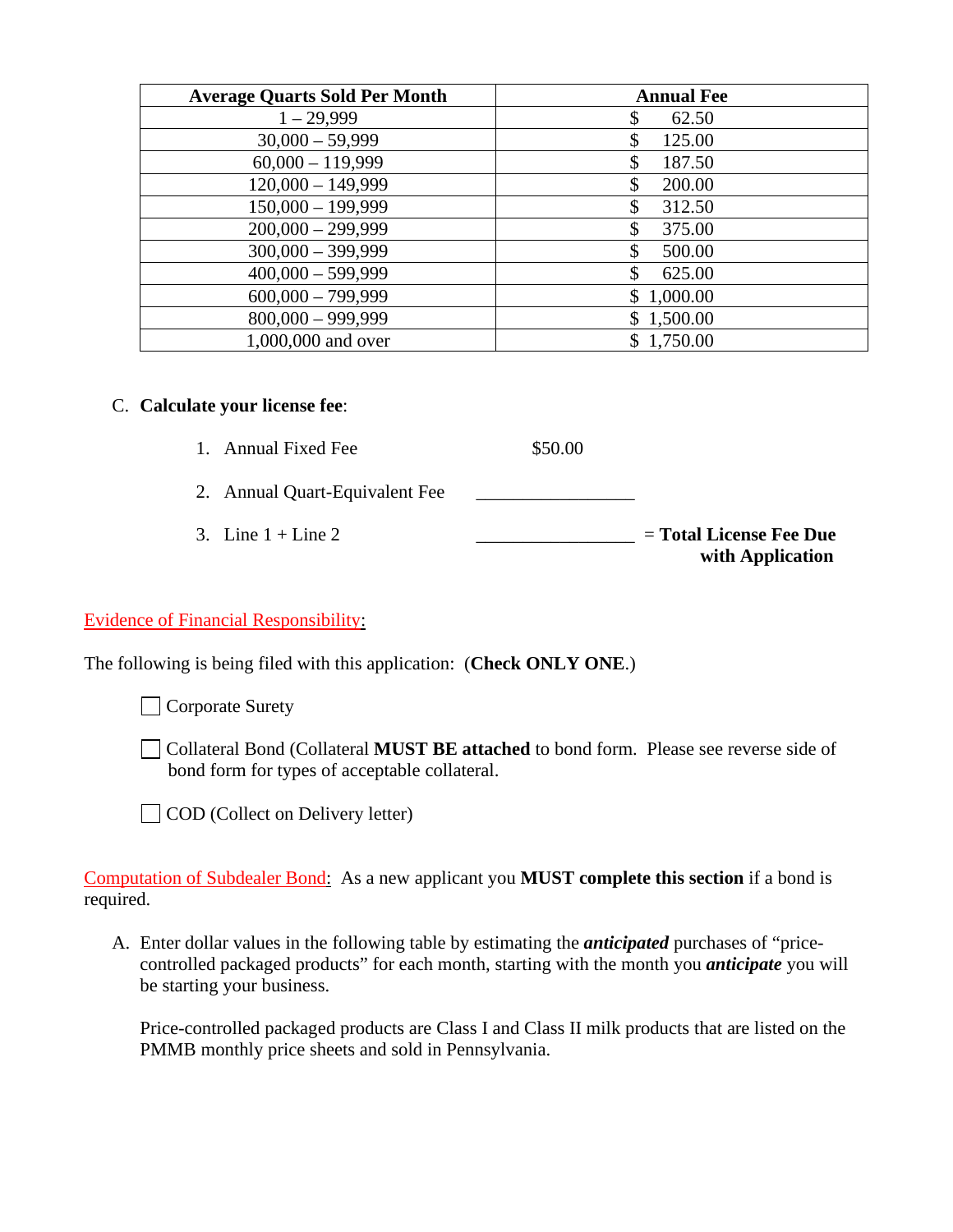|          | Value |           | <b>Value</b> |
|----------|-------|-----------|--------------|
| January  |       | July      |              |
| February |       | August    |              |
| March    |       | September |              |
| April    |       | October   |              |
| May      |       | November  |              |
| June     |       | December  |              |

The amount of the bond to be posted is the highest value identified from the two value columns in the table above.

- 1. Month of \_\_\_\_\_\_\_\_\_\_\_\_\_\_ Value for month identified  $\frac{1}{2}$ 
	- 2. Attached herein is a

Corporate Surety Bond in the amount of \$\_\_\_\_\_\_\_\_\_\_\_\_\_\_\_\_\_\_\_\_\_\_

Collateral Bond in the amount of \$\_\_\_\_\_\_\_\_\_\_\_\_\_\_\_\_\_\_\_\_\_\_

**I CERTIFY** that all of the statements made by me are true, complete, and correct to the best of my knowledge and belief and are made in good faith. I am aware that all statements made by me on this document are subject to investigation prior to issuance of any license. I also understand that I may be refused a license and that my license may be suspended or revoked if I make any statement upon which the license was issued, which is found to have been false or misleading in any material particular.

**A duly authorized individual must execute this application.** If the applicant is a corporation, the signature of an officer of the corporation is required. If the applicant is a partnership, all partners must sign. If the applicant is a sole proprietorship, the sole proprietor must sign. If an individual, the individual must sign.

| (Typed or Printed Name) | (Title) | (Date) |  |
|-------------------------|---------|--------|--|
| (Signature)             |         |        |  |
| (Typed or Printed Name) | (Title) | (Date) |  |
| (Signature)             |         |        |  |